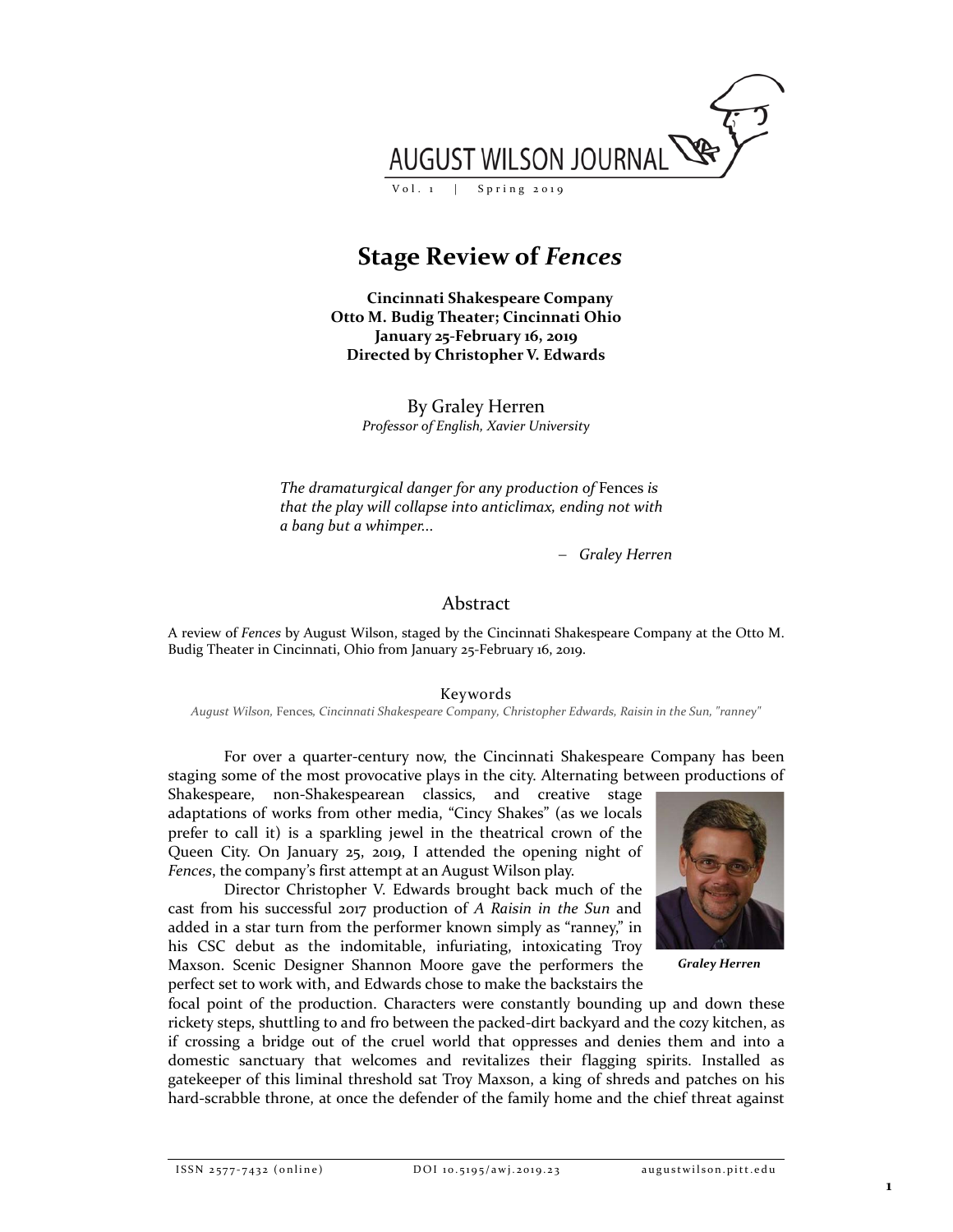Vol. 1 | Spring 2019

it. Sometimes "ranney" sprawled out on these stairs, slugging back gin and regaling us with hilarious tall-tales. Other times he crouched and scowled like a hell-hound ready to pounce. And sometimes "ranney" sang. Damn, can that man sing! He sang the tunes marked as such in the script, but he also discovered music in other passages masquerading as prose. "ranney"'s voice was a catalyst for revelation, reintroducing me to this familiar play in completely unexpected ways.

First a damning confession: I have never liked the song "Old Blue" in *Fences*. I mean, I get its function in the play. The song is a family heirloom passed down through the generations like the piano in *The Piano Lesson*. Lyrically the song makes sense. Reportedly composed by Troy's father, though in fact Wilson's variation of an old American folk song, "Old Blue" links Troy to his youth and his sharecropping roots in the rural South. Troy identifies with Blue, not just because he is "worked like a dog" and dehumanized at times by his experiences up North in industrial Pittsburgh, but also because Troy shares Blue's persistence and resilience. I get all that. I've just never heard the song delivered in ways that make it very effective musically *as a song*. I do appreciate the rhythm and musicality in



*Fences* **at Cincinnati Shakespeare Company, 2019**

Wilson's work, his great ear for dialogue and his deep inspiration from the blues. That's why it is always disappointing how flat "Old Blue" routinely falls in productions I've seen. For all their considerable talents, these past Troys just didn't have the chops to pull it off. Then I heard "ranney" sing the blues. His sonorous voice is charismatic and alluring, and he slowed the song down more than I've ever heard before. *Oh*. I can hear it now. "Old Blue" is not chiefly about the lyrics at all. Forget the words and the symbolism and the foreshadowing. It's aural alchemy. The song is a time machine.

I am not merely complimenting "ranney" for having a good voice and knowing how to sing the blues, though he certainly deserves that much credit and more. I'm talking instead about the way his vocal delivery helped safe-crack my appreciation for the integral part "Old Blue" plays in *Fences*. The song went from being a heavy-handed contrivance to serving as the glue which binds together the final scene. That scene needs glue: it's always on the verge of falling to pieces. There is of course the notorious difficulty of figuring out how to actualize Wilson's inscrutable stage directions when Gabriel (somehow!) opens the gates of heaven (a herculean task tackled with wounded dignity by Geoffrey Warren Barnes II). But the abiding challenge throughout the requiem is how to sustain momentum now that Troy is dead and gone, the pumping heart of the play stilled, and the animating life force conspicuously silent and absent. The dramaturgical danger for any production of *Fences* is